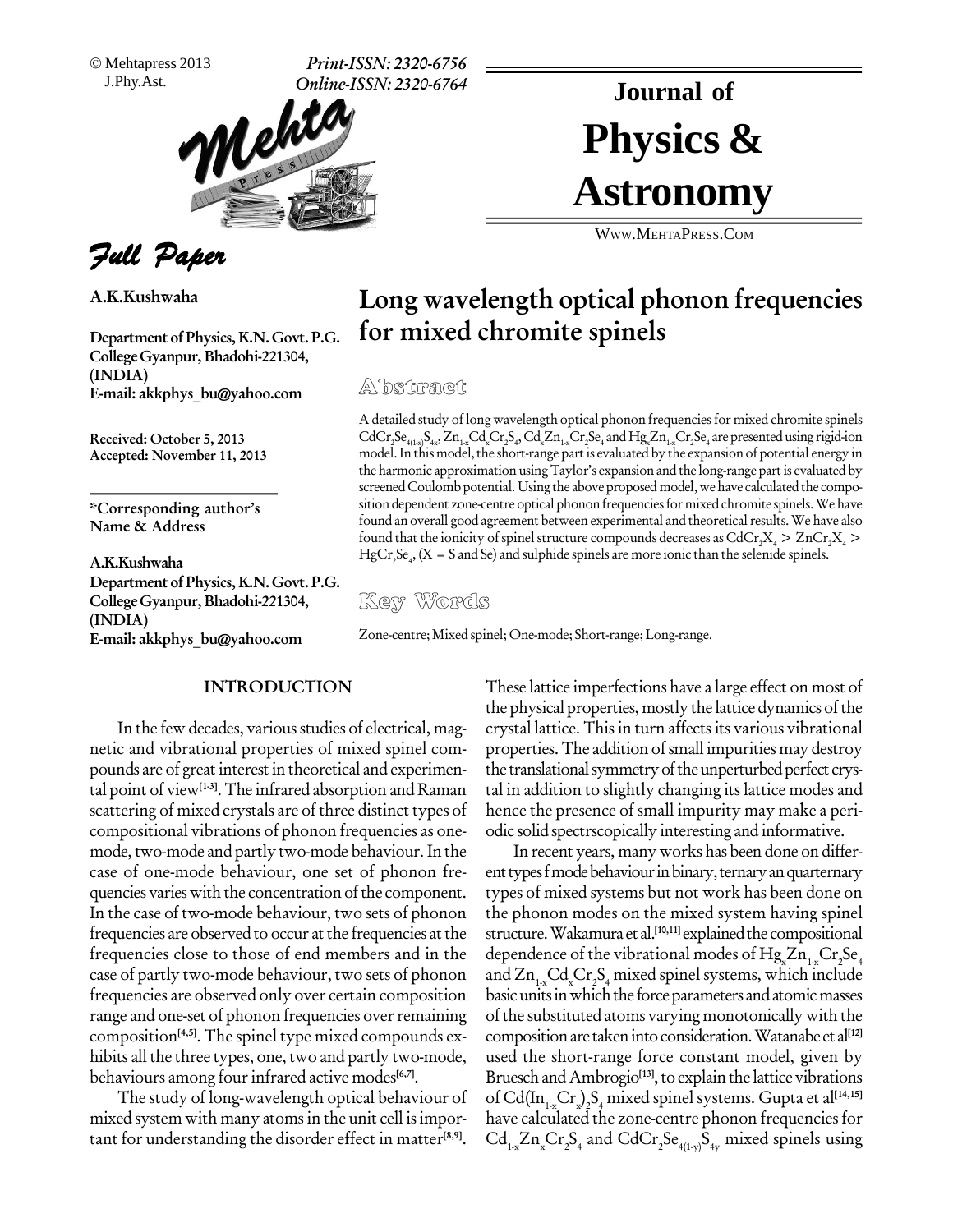short range force constant model. Recently, Sinha et al<sup>[16]</sup> t have calculated the optical phonons for chromite spinels  $Cu_{1x}Mg_xCr_2O_4$  and Kringe et al.<sup>[7]</sup> have measured the zonecentre phonon frequencies for the mixed spinel CoCr<sub>2</sub>.  $\quad$   $\mathbf{D}_\text{\tiny a}$  $\sum_{x} \text{In}_{2x} \text{S}_4$  and they found that the highest energy phonon mode exhibits one-mode behaviour whereas three low energy phonons reveals two-mode behaviour. All the above theoretical models are based on the crude model and hence we have proposed a theoretical model in which the dynamical matrix is split into two parts such as the short-range part and the long-range part.The short-range part is evaluated by using Taylor expansion of the potential energy of the spinel structure compounds in the harmonic approximation.

### **CRYSTAL STRUCTURE AND POTENTIAL MODEL**

The crystal structure of spinel  $AB_{1}C_{4}$  classified as  $HI_{1}$ space group  $O_h^r$  (Fd3m), and consist of a slightly distorted  $\begin{bmatrix} 1 & 1 \end{bmatrix}$ cubic close packed arrangement of C-ionswith the A and B-ions occupy ½ of the octahedral and 1/8 of the tetra hedral sites, respectively (normal spinel)<sup>[17]</sup>. The primitive where rhombohedral unit cell containstwoformulaunits, i.e., 14 atoms per unit cell. Group theoretical treatment of the optical zone-centre  $(\Gamma = 0)$  phonon modes are known to<br>be resolved into 17 fundamental lattice vibration modes<sup>[18</sup> of the line joining the central ion and a nearest neighbor. be resolved into 17 fundamental lattice vibration modes<sup>[18</sup>-**20]**. The representation of these modes at zero wave-vec tors is expressed as

$$
\Gamma = A_{1g} + E_{g} + 2E_{u} + 2A_{2u} + F_{1g} + 3F_{2g} + 5F_{1u} + 2F_{2u}
$$
 (1)

Here  $A_{1g}$ ,  $E_{g}$  and 3 $F_{2g}$  modes are Raman-active and fined b  $F_{1u}$  modes are infrared-active modes. In the 5 $F_{1u}$  modes, one mode with frequency zero is translation mode, and the other four modes are observed in the infrared region. There is one Raman-inactive mode,  $F_{1g}$ , while  $2A_{2u}$ ,  $2E_u$  T<br>and  $2F_{2u}$  are infrared-inactive modes.<br>The lattice dynamical method is carried out by using the fir

the rigid-ion model proposed by Kushwaha et al<sup>[21,22]</sup>. In  $e^2$ <sub>n</sub> this model the potential energy of the spinel structure compounds is expressed as the summation of short-range non-  $\rm{H}$ Fourth is defined as the summation of short range from  $\overline{1}$ <br>Coulombic and long-range Coulombic interactions as<br> $\Phi = \phi^N + \phi^C$  (2)

$$
\Phi = \phi^N + \phi^C \tag{2}
$$

where N and C refers to the short-range non-Coulombic and long-range Coulombic interactions, respectively. j

The secular determinant is given by  
\n
$$
|D (q, kk') - \omega^2 \delta_{\alpha\beta} \delta_{kk'}| = 0
$$
\n(3)

I he secular determinant is given by<br>  $|D(q, kk') - \omega^2 \delta_{\alpha\beta} \delta_{kk'}| = 0$  (3)<br>
where kk' = 1, 2,.. s, label the ions per unit cell. **q** denotes stre the wave-vector whose allowed values range over the first<br>Brillouin zone,  $\alpha$  and  $\beta = x, y, z$  designate the coordinate<br>axes and  $\delta$  is the usual Kronecker delta symbol. where kk' = 1, 2,.. s, label the ions per unit cell. **q** denotes<br>the wave-vector whose allowed values range over the first<br>Brillouin zone,  $\alpha$  and  $\beta = x, y, z$  designate the coordinate

It is convenient to express the dynamical matrix in

terms dimensionless frequency tensor <sup>T</sup>(**q**,kk) accord ing to the equation: **<sup>2</sup>**

ing to the equation:  
\n
$$
D_{\alpha\beta}(q, kk') = \frac{e^2}{V}(m_k m_k)^{-1/2}T_{\alpha\beta}(q, kk')
$$
\n(4)

Where V is the volume of the unit cell and e is the electronic charge.

In this model, the frequency tensor is given as the sum of the contributions of short-range non-Coulombic and

long-range Coulombic interactions as  
\n
$$
D_{\alpha\beta}(q, kk') = \frac{e^2}{V}(m_k m_k)^{-1/2} [T^N_{\alpha\beta}(q, kk') + T^C_{\alpha\beta}(q, kk')]
$$
 (5)

For the short-range non-Coulombic interaction, the potential energy ofthe spinelstructure <sup>S</sup> usingTaylorís series can be expressed as

series can be expressed as  
\n
$$
\phi^N = \sum_{nm} \left[ \frac{1}{r} \left( \frac{d\phi^N}{dr} \right)_{|r|=|q_k|} \left\{ \mathbf{r}_{nm}^{\circ} (\mathbf{S}_{nm} - \mathbf{S}_0) + \frac{1}{2} |\mathbf{S}_{nm} - \mathbf{S}_0|^2 \right\}
$$
\n
$$
\frac{1}{1} + \frac{1}{2} \left\{ \frac{1}{r} \frac{d}{dr} \left( \frac{1}{r} \frac{d\phi^N}{dr} \right) \right\}_{|r|=|q_k|} \left\{ \mathbf{r}_{nm}^{\circ} \cdot (\mathbf{S}_{nm} - \mathbf{S}_0)^2 \right\} \right]
$$
\n(6)

where  $S_0$  and  $S_{lmn}$  are the displacements of the central ion and its first neighbor ions from their normal positions, r lmn represents the position coordinates of neighboring ions in equilibrium. l, m, n, represent the direction cosines<br>of the line joining the central ion and a nearest neighbor.<br> $|\mathbf{r}_k|$  is the nearest neighbor distance.<br>In our work we have considered the non-Coulombic  $\mathbf{r}_{\mu}$  is the nearest neighbor distance.

interaction between central ion and its three nearest neighinteraction between central ion and its three nearest neighbors. Let  $A_k$  be the bond-stretching force constant defined by the second derivative of the potential energy  $\phi^N$ by the second derivative of the potential energy  $\phi^{\scriptscriptstyle\mathrm{N}}$  $\Delta_k$  be the bon<br>e second derivers<br> $\frac{\phi^N}{\sigma^2}\Big|_{|x|=r_k}$ 

$$
\frac{\mathbf{e}^2}{\mathbf{V}}\mathbf{A}_k = \frac{\mathbf{d}^2 \boldsymbol{\phi}^N}{\mathbf{d} \mathbf{r}^2}\bigg|_{|r| = |r_k|}
$$
 (7)

The bond-bending force constant  $B_k$  is expressed as  $V^{\bullet\bullet}$  d  $\mathbf{r}^{\bullet}$  || $\mathbf{r}^{\bullet}$ || $\mathbf{r}^{\bullet}$ || $\mathbf{r}^{\bullet}$ || $\mathbf{r}^{\bullet}$ || $\mathbf{r}^{\bullet}$ || $\mathbf{r}^{\bullet}$ || $\mathbf{r}^{\bullet}$ || $\mathbf{r}^{\bullet}$ || $\mathbf{r}^{\bullet}$ || $\mathbf{r}^{\bullet}$ || $\mathbf{r}^{\bullet}$ || $\mathbf{r}^{\bullet}$ || $\mathbf{r}^{\bullet}$ || $\mathbf{r}^{\bullet}$ st derivative of the potential energy  $\phi^{\scriptscriptstyle\mathrm{N}}$ n

$$
\frac{e^2}{V}B_k = \frac{1}{r} \frac{d\phi^N}{dr}\bigg|_{r| = |r_k|}
$$
 (8)

Here  $k = 1, 2, 3$  for first, second and third neighbor.

For the long-range Coulombic interaction, i.e., for  $\phi^C$ ,<br>For the long-range Coulombic interaction, i.e., for  $\phi^C$ , have been calculated by the Ewald's method<sup>[23]</sup>.

#### **RESULTS**

In the present paper, let  $A_1$  and  $B_1$  represent the bond-<br>stretching and bond-bending force constants between A and S (Se) type of ions respectively,  $A_2$  and B<sub>2</sub> represent similar force constants between Cr and S (Se) types of ions and  $A_3$  and  $B_4$  correspond to bond-stretching and bond-bending force constants between S-S (Se-Se) types of ions.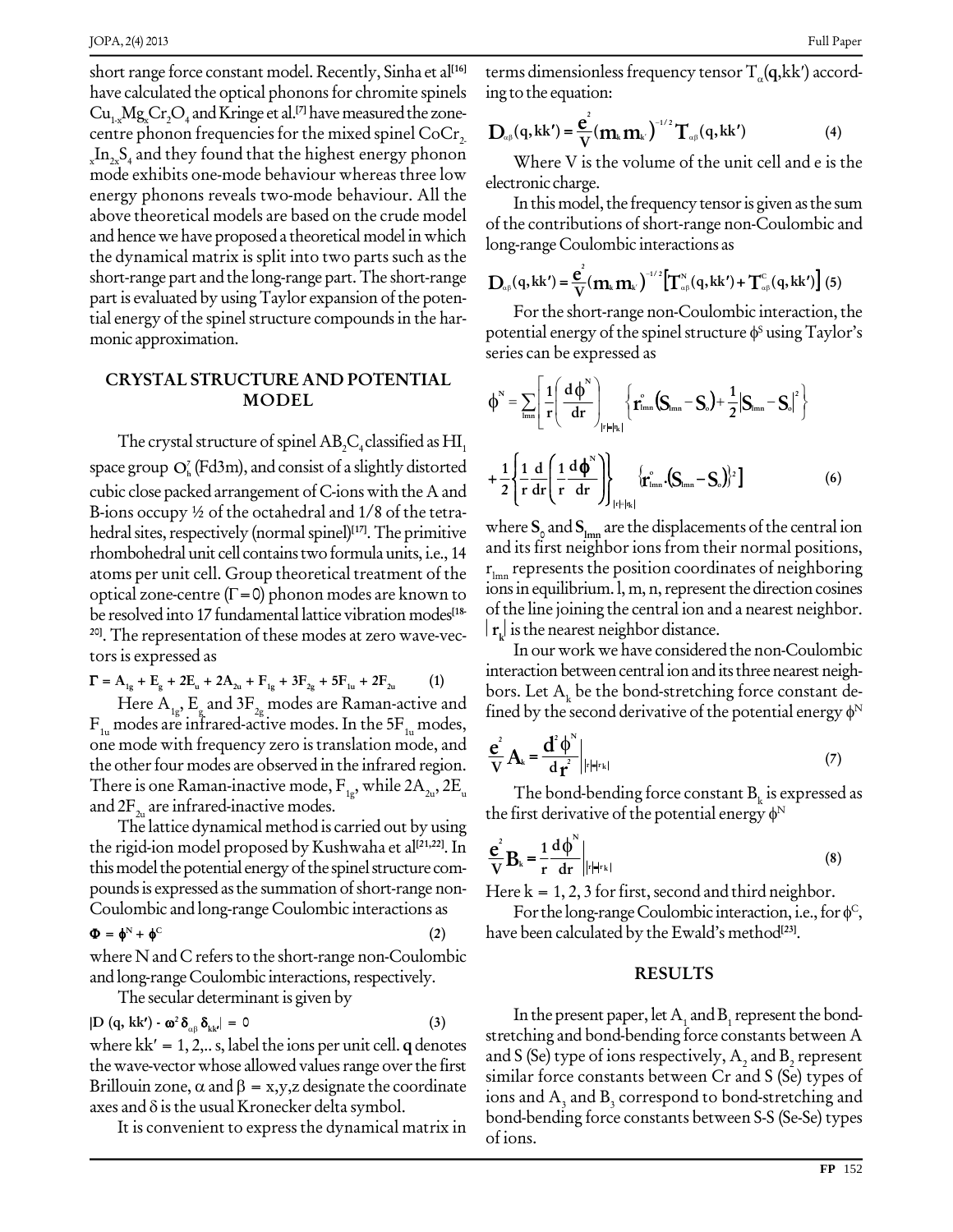The dynamical matrix of the order of (42 x 42) is obtained by using the methodology of rigid-ion model. When we solve it at the zone-centre, we get analytical ex pressions for all the different fundamental modes of the spinel structure compounds. Using the experimental values of  $A_{1g}$ ,  $E_{g}$  and  $F_{1u}^{[24\text{-}29]}$  as input data, we have calculated the three bond-stretching  $(A_1, A_2 \text{ and } A_3)$  and three bond-bending  $(B_1, B_2, A_1, B_2)$  force constants. The effec- $\frac{1}{2}$  and B<sub>3</sub> force constants. The effec-<br>tive dynamical charges are evaluated by TO–LO splitting<sup>[21,22]</sup>. These calculated force parameters for  $ZnCr_2S_4$ , CdCr<sub>2</sub>S<sub>4</sub>, ZnCr<sub>2</sub>Se<sub>4</sub>, HgCr<sub>2</sub>Se<sub>4</sub> and CdCr<sub>2</sub>Se<sub>4</sub> are listed in  $\frac{5}{28}$ TABLE 1.

**TABLE 1 : The value of force constants (kdynes/cm) and ef-**  $\mathbf{f}$  **fective** dynamical charges for  $\text{ZnCr}_{2}\text{S}_{4}$ ,  $\text{CdCr}_{2}\text{S}_{4}$ ,  $\text{ZnCr}_{2}\text{Se}_{4}$ , **HgCr <sup>2</sup>Se <sup>4</sup> and CdCr <sup>2</sup>Se 4**

| Force<br>parameters |       |       |       | $ZnCr_2S_4$ CdCr <sub>2</sub> S <sub>4</sub> $ZnCr_2Se_4$ HgCr <sub>2</sub> Se <sub>4</sub> CdCr <sub>2</sub> Se <sub>4</sub> |       |
|---------------------|-------|-------|-------|-------------------------------------------------------------------------------------------------------------------------------|-------|
| A <sub>1</sub>      | 70.80 | 46.96 | 66.77 | 54.14                                                                                                                         | 49.74 |
| $B_1$               | 2.60  | 1.50  | 2.54  | 1.44                                                                                                                          | 2.93  |
| A <sub>2</sub>      | 88.47 | 90.95 | 74.14 | 78.23                                                                                                                         | 74.41 |
| B <sub>2</sub>      | 2.49  | 1.96  | 4.73  | 4.12                                                                                                                          | 4.75  |
| $A_3$               | 11.99 | 18.25 | 12.66 | 14.70                                                                                                                         | 14.33 |
| B <sub>3</sub>      | 0.36  | 0.31  | 1.92  | 1.61                                                                                                                          | 1.08  |
| $Z_A$               | 0.00  | 0.00  | 0.00  | 0.00                                                                                                                          | 0.00  |
| $Z_B$               | 0.66  | 0.62  | 0.92  | 0.88                                                                                                                          | 0.86  |
| $Z_{C}$             | 0.33  | 0.31  | 0.46  | 0.44                                                                                                                          | 0.43  |

The mixed spinel resulted into two spinel compounds at composition  $x=0$  and  $x=1$ . These are called end members ofthe mixed spinel.The force parameters and masses of the mixed spinels at different compositions ( $0 < x < 1$ ) are evaluated, using Vegard's law<sup>[30]</sup>, for CdCr<sub>2</sub>Se<sub>4(1-x)</sub>S<sub>4x</sub>

 $\mathbf{A}(\mathbf{x}) = (1-\mathbf{x})\mathbf{A}_{(\text{CdCr2Set})} + \mathbf{x}\mathbf{A}_{(\text{CdCr2Set})}$  $m(x) = (1-x)m_{(s_0)} + xm_{(s)}$ and for  $\rm Zn_{_{1-x}}Cd_{_{x}}Cr_{2}S_{_{4}},\text{ }Cd_{_{x}}Zn_{_{1-x}}Cr_{2}Se_{_{4}}$  and  $\rm Hg_{_{x}}Zn_{_{1}}$  ${}_{\mathrm{x}}\mathrm{Cr}_2\mathrm{Se}_4$ 4  $A(x) = (1-x)A_{(ZnCr2(S)Se4)} + xA_{(CdCr2S(Se)4)}$  $m(x) = (1-x)m_{(S)Se} + xm_{(S(Se)}$ 

= (1-x) $A_{(ZnCr2(S)Set)}$  + x $A_{(CdCr2(S)Set)}$ <br>  $U\sin g$  above relations and with the help of force<br>
ameters of the end members of the corresponding<br>
ed spinel compounds, the force parameters and the<br>
ses for mixed compounds CdCr, S parameters of the end members of the corresponding mixed spinel compounds, the force parameters and the masses for mixed compounds  $\mathrm{CdCr}_2\mathrm{Se}_{_{4(1\mathrm{x})}}\mathrm{S}_{_{4\mathrm{x}}}, \ \mathrm{Zn}_{_1}$  $\text{Cd}_{\text{x}}\text{Cr}_{2}\text{S}_{4}$ ,  $\text{Cd}_{\text{x}}\text{Zn}_{1\text{-x}}\text{Cr}_{2}\text{Se}_{4}$  and  $\text{Hg}_{\text{x}}\text{Zn}_{1\text{-x}}\text{Cr}_{2}\text{Se}_{4}$  are calcu-<br>lated for different compositions. Then the optical phonon frequencies for above mixed spinel compounds are cal culated at the zone-center at different compositions. Re sults are shown in Figures 1, 2, 3 and 4 along with the available experimental results, which exhibit an overall good agreement for all values of composition. It is clear from the figures that there is one set of optical phonon frequenciesfor whole composition range, i.e., one mode behavior.

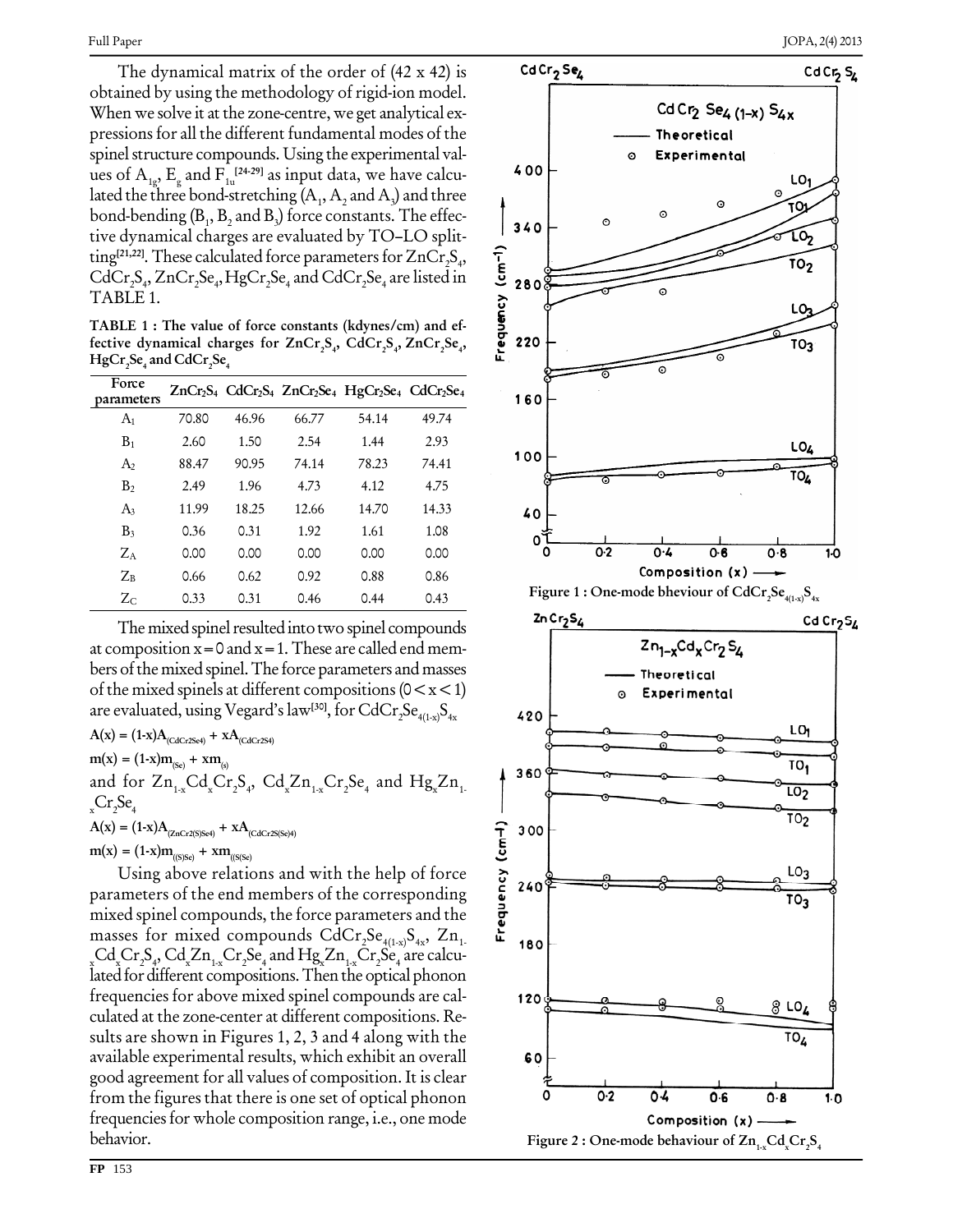

#### **DISCUSSIONS**

Figure 1 shows that the LO/TO splitting in CdCr<sub>2</sub>Se<sub>4</sub>  $\frac{1}{2}$  is less and is increases as we move from CdCr<sub>2</sub>Se<sub>4</sub> to  $CdCr_2S_4$  with composition. This means that LO/TO splitting increases when Se is replaced by S and hence we conclude that the iconicity of the spinel structure compounds increases when Se is replaced by S, i.e.,  $\mathrm{CdCr}_2\mathrm{S}_4$  is more ionic in comparison toCdCr <sup>2</sup>Se 4 . Similarly, Figures 2 and 3 showsthat the LO/TO splitting increases as we move from  $ZnCr_2X_4$  to  $CdCr_2X_4(X = S \text{ and } Se)$  for sulphide and selenide spinels both with the concentration of metal ions and Figure 4 shows that LO/TO splitting also in creases with the concentration of metal ions from ZnCr <sup>2</sup>Se <sup>4</sup> to HgCr <sup>2</sup>Se 4 . Therefore, we conclude that the  $\rm CdCr_2X_4$  is more ionic than  $\rm ZnCr_2X_4$  and  $\rm ZnCr_2Se_4$  is more ionic than  $HgCr_2Se_4$ , i.e., the iconicity of sulphide and selenide spinels decreases as  $CdCr_{2}X_{4} > ZnCr_{2}X_{4} >$  $HgCr_2Se_4$ , where  $X = S$  and Se and sulphide spinels are more ionic than selenide spinels.

#### **REFERENCES**

- **[1]** H.W.Lehman,G.Herbeke;J.Appl.Phys.,**38**,1389 **(1966)**.
- **[2]** P.K.Baltzer, P.J.Wojtorvicz, M.Robbins, E.Lapatin; Phys.Rev.,**151**,367 **(1966)**.
- **[3]** K.Wakamura,T.Arai;J.Appl.Phys.,**63**,5824 **(1988)**.
- **[4]** I.F.Chang, S.S.Mitra;Adv.Phys., **20**,359 **(1971)**.
- **[5]** A.S.BarkerJr.,A.J.Sievers;Rev.Mod.Phys., **47**,51 **(1975)**.
- **[6]** K.Wakamura;J.Solid StateChem., **78**,197 **(1989)**.
- **[7]** C.Kringe,B.Oft,V.Schellenschlager,H.D.Lutz;J.Mol.Struc ture, **596**, 25 **(2001)**.
- **[8]** R.J.Ellot,J.A.Krumhansel,P.L.Leath;Rev.Mod.Phys., **46**, 465 **(1974)**.
- **[9] (a)**H.W.Verluer,A.S.Berker;Phys.Rev.,**149**,715**(1968)**;**(b) 164**, 1169 **(1994)**.
- **[10]** K.Wakamura,T.Arai,S.Onari,K.Takarabe;J.Phys.Soc.Jpn., **35**, 1430 **(1973)**.
- **[11]** K.Wakamura,H.Iwatani,K.Takarabe;J.Phys.Chem.Solids, **43**, 857 **(1987)**.
- **[12]** P.Bruesch,F.Díambrogio;Phys.Stat.Solidi(b),**50**,513**(1972)**.
- **[13]** J.Watanabe, M.Ugawa, T.Kamigaichi, K.Ohbayashi; J.Phys.C, **19**, 2351 **(1986)**.
- **[14]** H.C.Gupta, G.Sood, A.Parasher, B.B.Tripathi; J.Phys.Chem.Solids, **50**, 925 **(1989)**.
- **[15]** H.C.Gupta,A.Parasher,V.B.Gupta,B.B.Tripathi;PhysicaB, **167**, 175 **(1990)**.
- **[16]** M.M.Sinha;Nucl.Inst.AndMethodsPhys.Res.B, **153**,183 **(1999)**.
- **[17]** W.G.Wyckoff;CrystalStructures,Interscience,NewYork,**4**, 540 **(1965)**.
- **[18]** H.D.Lutz;Z.Naturforsch, **24a**, 1417 **(1969)**.
- **[19]** W.B.White,B.A.DeAnglis; Spectrochim.Acta A, **23**, 985 **(1967)**.
- **[20]** A.Chopelas,A.M.Hofmeister;Phys.Chem.Minerals,**18**,297 **(1991)**.